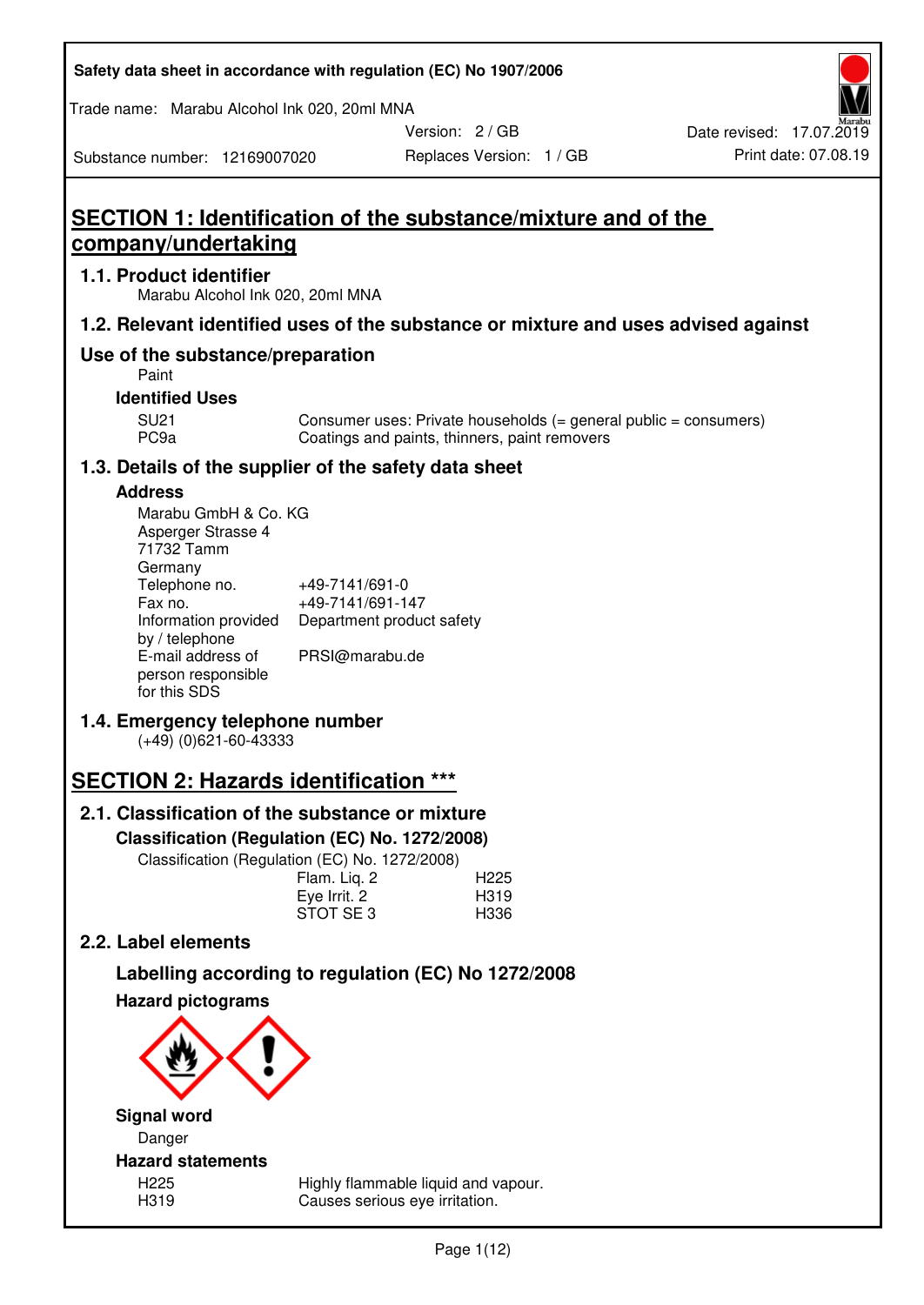| Safety data sheet in accordance with regulation (EC) No 1907/2006 |                                                       |                 |                          |                          |                                                                                 |
|-------------------------------------------------------------------|-------------------------------------------------------|-----------------|--------------------------|--------------------------|---------------------------------------------------------------------------------|
| Trade name: Marabu Alcohol Ink 020, 20ml MNA                      |                                                       |                 |                          |                          |                                                                                 |
|                                                                   |                                                       | Version: 2 / GB |                          |                          | Date revised: 17.07.2019                                                        |
| Substance number: 12169007020                                     |                                                       |                 |                          | Replaces Version: 1 / GB | Print date: 07.08.19                                                            |
| H336                                                              | May cause drowsiness or dizziness.                    |                 |                          |                          |                                                                                 |
| Precautionary statements ***                                      |                                                       |                 |                          |                          |                                                                                 |
| P <sub>101</sub>                                                  |                                                       |                 |                          |                          | If medical advice is needed, have product container or label at hand.           |
| P102                                                              | Keep out of reach of children.                        |                 |                          |                          |                                                                                 |
| P210                                                              |                                                       |                 |                          |                          | Keep away from heat, hot surfaces, sparks, open flames and other ignition       |
|                                                                   | sources. No smoking.                                  |                 |                          |                          |                                                                                 |
| P264.1                                                            | Wash hands thoroughly after handling.                 |                 |                          |                          |                                                                                 |
| P271                                                              | Use only outdoors or in a well-ventilated area.       |                 |                          |                          |                                                                                 |
| P280                                                              |                                                       |                 |                          |                          | Wear protective gloves/protective clothing/eye protection/face protection.      |
| P305+P351+P338                                                    | lenses, if present and easy to do. Continue rinsing.  |                 |                          |                          | IF IN EYES: Rinse cautiously with water for several minutes. Remove contact     |
| P405<br>P501.9                                                    | Store locked up.                                      |                 |                          |                          |                                                                                 |
|                                                                   | Dispose of contents/container as problematic waste.   |                 |                          |                          |                                                                                 |
|                                                                   |                                                       |                 |                          |                          | Hazardous component(s) to be indicated on label (Regulation (EC) No. 1272/2008) |
| contains                                                          | Acetone; Propan-2-ol                                  |                 |                          |                          |                                                                                 |
| <b>Supplemental information</b>                                   |                                                       |                 |                          |                          |                                                                                 |
| <b>EUH066</b>                                                     | Repeated exposure may cause skin dryness or cracking. |                 |                          |                          |                                                                                 |
| 2.3. Other hazards<br>No special hazards have to be mentioned.    |                                                       |                 |                          |                          |                                                                                 |
| <b>SECTION 3: Composition/information on ingredients</b>          |                                                       |                 |                          |                          |                                                                                 |
| 3.2. Mixtures                                                     |                                                       |                 |                          |                          |                                                                                 |
| <b>Hazardous ingredients</b>                                      |                                                       |                 |                          |                          |                                                                                 |
|                                                                   |                                                       |                 |                          |                          |                                                                                 |
| Propan-2-ol                                                       |                                                       |                 |                          |                          |                                                                                 |
| CAS No.                                                           | 67-63-0                                               |                 |                          |                          |                                                                                 |
| EINECS no.                                                        | 200-661-7                                             |                 |                          |                          |                                                                                 |
| Registration no.<br>Concentration                                 | 01-2119457558-25<br>50                                |                 |                          | 100                      | $\%$                                                                            |
|                                                                   | $>=$                                                  |                 | $\,<\,$                  |                          |                                                                                 |
| Classification (Regulation (EC) No. 1272/2008)                    |                                                       |                 |                          |                          |                                                                                 |
|                                                                   | Flam. Liq. 2                                          |                 | H <sub>225</sub>         |                          |                                                                                 |
|                                                                   | Eye Irrit. 2                                          |                 | H319                     |                          |                                                                                 |
|                                                                   | STOT SE3                                              |                 | H336                     |                          |                                                                                 |
| <b>Acetone</b>                                                    |                                                       |                 |                          |                          |                                                                                 |
| CAS No.                                                           | 67-64-1                                               |                 |                          |                          |                                                                                 |
| EINECS no.                                                        | 200-662-2                                             |                 |                          |                          |                                                                                 |
| Registration no.                                                  | 01-2119471330-49                                      |                 |                          |                          |                                                                                 |
| Concentration                                                     | 20<br>$>=$                                            |                 | $\overline{\phantom{0}}$ | 25                       | $\%$                                                                            |
|                                                                   |                                                       |                 |                          |                          |                                                                                 |
| Classification (Regulation (EC) No. 1272/2008)                    | Flam. Liq. 2                                          |                 | H <sub>225</sub>         |                          |                                                                                 |
|                                                                   | Eye Irrit. 2                                          |                 | H319                     |                          |                                                                                 |
|                                                                   | STOT SE3                                              |                 | H336                     |                          |                                                                                 |
|                                                                   |                                                       |                 |                          |                          |                                                                                 |
| 2-(Propyloxy) ethanol                                             |                                                       |                 |                          |                          |                                                                                 |
| CAS No.                                                           | 2807-30-9                                             |                 |                          |                          |                                                                                 |
| EINECS no.                                                        | 220-548-6                                             |                 |                          |                          |                                                                                 |
| Concentration                                                     | $\mathbf{1}$<br>$>=$                                  |                 | $\prec$                  | 10                       | $\%$                                                                            |
| Classification (Regulation (EC) No. 1272/2008)                    |                                                       |                 |                          |                          |                                                                                 |
|                                                                   | Acute Tox. 4                                          |                 | H312                     |                          |                                                                                 |
|                                                                   | Eye Irrit. 2                                          |                 | H319                     |                          |                                                                                 |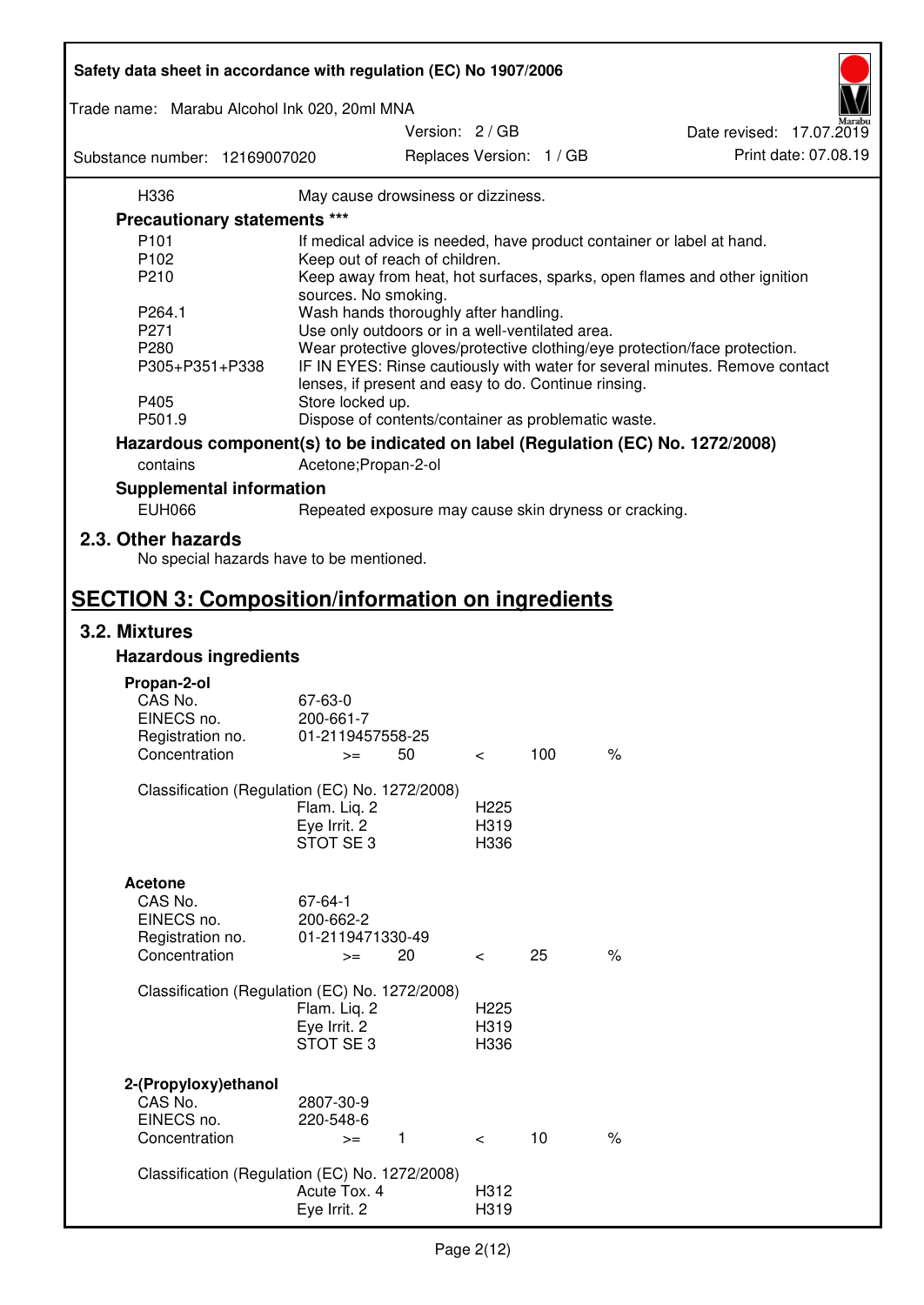Trade name: Marabu Alcohol Ink 020, 20ml MNA



Substance number: 12169007020

Replaces Version: 1 / GB Print date: 07.08.19

# **SECTION 4: First aid measures**

# **4.1. Description of first aid measures**

## **General information**

In all cases of doubt, or when symptoms persist, seek medical attention. Never give anything by mouth to an unconscious person. If unconscious place in recovery position and seek medical advice.

## **After inhalation**

Remove to fresh air, keep patient warm and at rest. If breathing is irregular or stopped, administer artificial respiration.

#### **After skin contact**

Remove contaminated clothing. Wash skin thoroughly with soap and water or use recognised skin cleanser. Do NOT use solvents or thinners.

#### **After eye contact**

Remove contact lenses, irrigate copiously with clean, fresh water, holding the eyelids apart for at least 10 minutes and seek immediate medical advice.

#### **After ingestion**

If accidentally swallowed rinse the mouth with plenty of water (only if the person is conscious) and obtain immediate medical attention. Keep at rest. Do NOT induce vomiting.

#### **4.2. Most important symptoms and effects, both acute and delayed**  Until now no symptoms known so far.

# **4.3. Indication of any immediate medical attention and special treatment needed**

## **Hints for the physician / treatment**

Treat symptomatically

# **SECTION 5: Firefighting measures**

## **5.1. Extinguishing media**

## **Suitable extinguishing media**

Recommended: alcohol resistant foam, CO2, powders, water spray/mist, Not be used for safety reasons: water jet

# **5.2. Special hazards arising from the substance or mixture**

In the event of fire the following can be released: Carbon monoxide (CO); Carbon dioxide (CO2); dense black smoke

# **5.3. Advice for firefighters**

## **Special protective equipment for fire-fighting**

Cool closed containers exposed to fire with water. Do not allow run-off from fire fighting to enter drains or water courses.

# **SECTION 6: Accidental release measures**

# **6.1. Personal precautions, protective equipment and emergency procedures**

Exclude sources of ignition and ventilate the area. Avoid breathing vapours. Refer to protective measures listed in Sections 7 and 8.

## **6.2. Environmental precautions**

Do not allow to enter drains or waterways. If the product contaminates lakes, rivers or sewage, inform appropriate authorities in accordance with local regulations.

# **6.3. Methods and material for containment and cleaning up**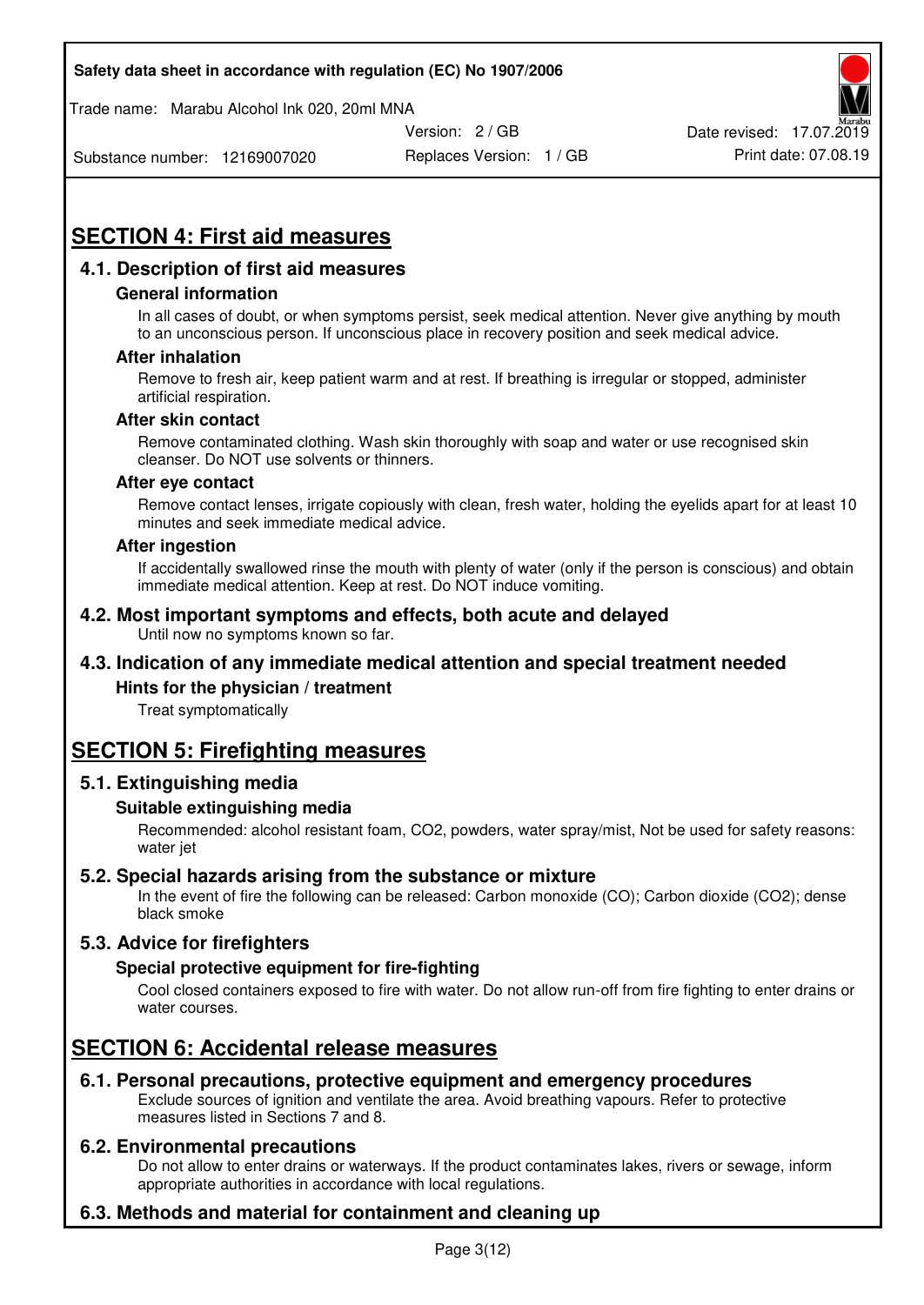Trade name: Marabu Alcohol Ink 020, 20ml MNA

Version: 2 / GB

Replaces Version: 1 / GB Print date: 07.08.19 Date revised: 17.07.2019

Substance number: 12169007020

Contain and collect spillage with non-combustible absorbent materials, e.g. sand, earth, vermiculite, diatomaceous earth and place in container for disposal according to local regulations (see section 13). Clean preferably with a detergent - avoid use of solvents.

## **6.4. Reference to other sections**

Information regarding Safe handling, see Section 7. Information regarding personal protective measures, see Section 8. Information regarding waste disposal, see Section 13.

# **SECTION 7: Handling and storage**

# **7.1. Precautions for safe handling**

## **Advice on safe handling**

Prevent the creation of flammable or explosive concentrations of vapour in air and avoid vapour concentration higher than the occupational exposure limits. In addition, the product should only be used in areas from which all naked lights and other sources of ignition have been excluded. Electrical equipment should be protected to the appropriate standard. Mixture may charge electrostatically: always use earthing leads when transferring from one container to another. Operators should wear anti-static footwear and clothing and floors should be of the conducting type. Isolate from sources of heat, sparks and open flame. No sparking tools should be used. Avoid skin and eye contact. Avoid the inhalation of particulates and spray mist arising from the application of this mixture. Smoking, eating and drinking shall be prohibited in application area. For personal protection see Section 8. Never use pressure to empty: container is not a pressure vessel. Always keep in containers of same material as the original one. Comply with the health and safety at work laws. Do not allow to enter drains or water courses.

## **Advice on protection against fire and explosion**

Vapours are heavier than air and may spread along floors. Vapours may form explosive mixtures with air.

## **Classification of fires / temperature class / Ignition group / Dust explosion class**

Classification of fires B (Combustible liquid substances)<br>Temperature class T2 Temperature class

# **7.2. Conditions for safe storage, including any incompatibilities**

## **Requirements for storage rooms and vessels**

Electrical installations/working materials must comply with the local applied technological safety standards. Storage rooms in which filling operations take place must have a conducting floor. Store in accordance with national regulation

## **Hints on storage assembly**

Store away from oxidising agents, from strongly alkaline and strongly acid materials.

## **Further information on storage conditions**

Observe label precautions. Store between 15 and 30 °C in a dry, well ventilated place away from sources of heat and direct sunlight. Keep container tightly closed. Keep away from sources of ignition. No smoking. Prevent unauthorised access. Containers which are opened must be carefully resealed and kept upright to prevent leakage.

# **7.3. Specific end use(s)**

Paint

# **SECTION 8: Exposure controls/personal protection**

# **8.1. Control parameters**

# **Exposure limit values**

**Acetone** 

| List  | <b>EH40</b> |                   |     |        |
|-------|-------------|-------------------|-----|--------|
| Type  | WEL         |                   |     |        |
| Value | 1210        | mg/m <sup>3</sup> | 500 | ppm(V) |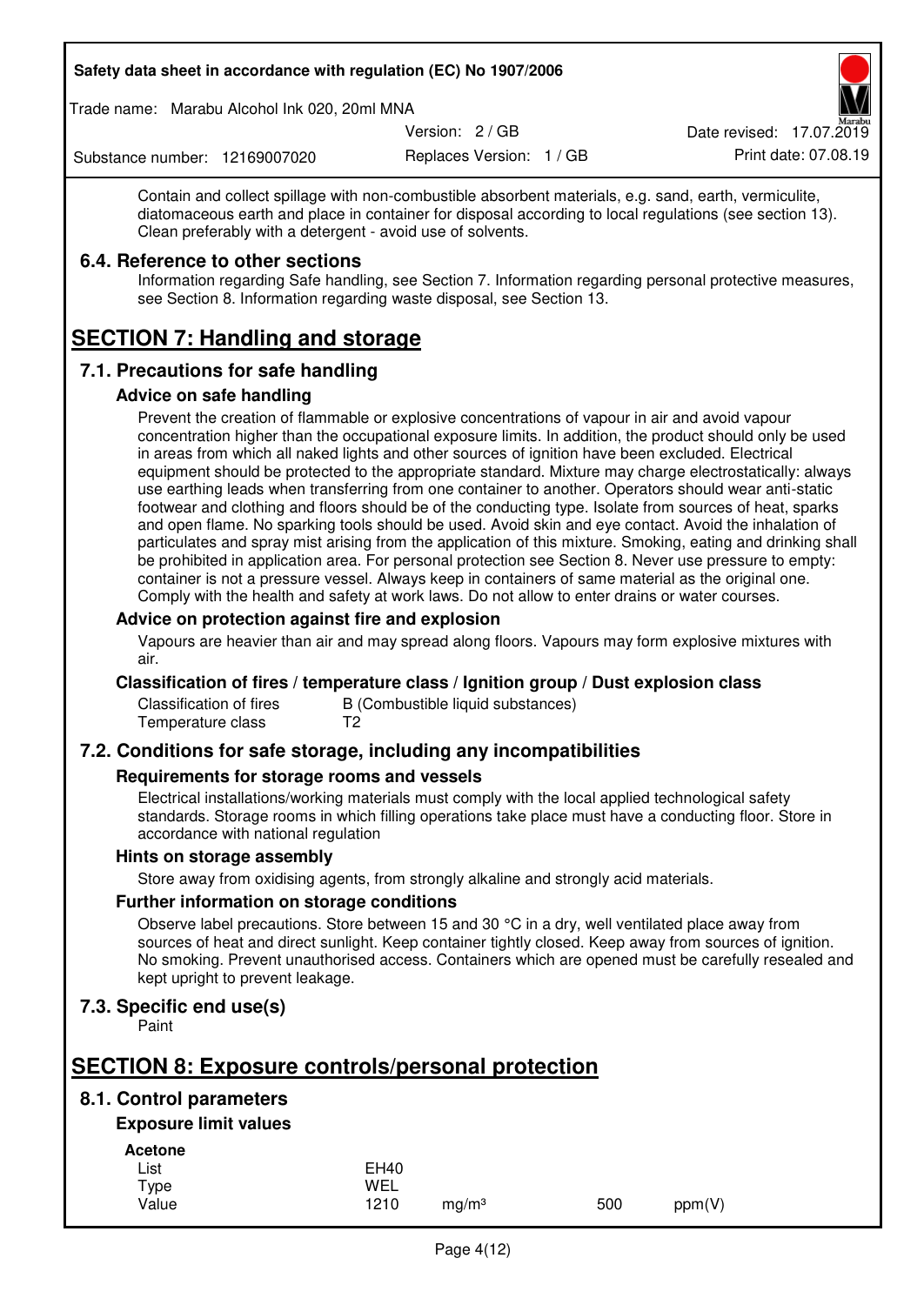| Safety data sheet in accordance with regulation (EC) No 1907/2006             |                                     |                                |      |                   |                          |
|-------------------------------------------------------------------------------|-------------------------------------|--------------------------------|------|-------------------|--------------------------|
| Trade name: Marabu Alcohol Ink 020, 20ml MNA                                  |                                     |                                |      |                   |                          |
|                                                                               |                                     | Version: 2 / GB                |      |                   | Date revised: 17.07.2019 |
| Substance number: 12169007020                                                 |                                     | Replaces Version: 1 / GB       |      |                   | Print date: 07.08.19     |
| Short term exposure limit<br><b>Status: 2011</b>                              | 3620                                | mg/m <sup>3</sup>              | 1500 | ppm(V)            |                          |
| Propan-2-ol                                                                   |                                     |                                |      |                   |                          |
| List                                                                          | EH40<br><b>WEL</b>                  |                                |      |                   |                          |
| <b>Type</b><br>Value                                                          | 999                                 | mg/m <sup>3</sup>              | 400  | ppm(V)            |                          |
| Short term exposure limit<br><b>Status: 2011</b>                              | 1250                                | mg/m <sup>3</sup>              | 500  | ppm(V)            |                          |
| <b>Derived No/Minimal Effect Levels (DNEL/DMEL)</b>                           |                                     |                                |      |                   |                          |
| <b>Acetone</b>                                                                |                                     |                                |      |                   |                          |
| Type of value<br>Reference group<br>Duration of exposure                      | Worker<br>Long term                 | Derived No Effect Level (DNEL) |      |                   |                          |
| Route of exposure<br>Concentration                                            | dermal                              | 186                            |      | mg/kg/d           |                          |
| Type of value<br>Reference group<br>Duration of exposure                      | Worker<br>Short term                | Derived No Effect Level (DNEL) |      |                   |                          |
| Route of exposure<br>Concentration                                            | inhalative                          | 2420                           |      | mg/m <sup>3</sup> |                          |
| Type of value<br>Reference group<br>Duration of exposure<br>Route of exposure | Worker<br>Long term<br>inhalative   | Derived No Effect Level (DNEL) |      |                   |                          |
| Concentration                                                                 |                                     | 1210                           |      | mg/m <sup>3</sup> |                          |
| Type of value<br>Reference group<br>Duration of exposure<br>Route of exposure | Consumer<br>Long term<br>oral       | Derived No Effect Level (DNEL) |      |                   |                          |
| Concentration                                                                 |                                     | 62                             |      | mg/kg/d           |                          |
| Type of value<br>Reference group<br>Duration of exposure                      | Consumer<br>Long term               | Derived No Effect Level (DNEL) |      |                   |                          |
| Concentration                                                                 |                                     | 62                             |      | mg/kg/d           |                          |
| Type of value<br>Reference group<br>Duration of exposure<br>Route of exposure | Consumer<br>Long term<br>inhalative | Derived No Effect Level (DNEL) |      |                   |                          |
| Concentration                                                                 |                                     | 200                            |      | mg/m <sup>3</sup> |                          |
| Propan-2-ol<br>Type of value                                                  |                                     | Derived No Effect Level (DNEL) |      |                   |                          |
| Reference group<br>Duration of exposure<br>Route of exposure                  | Worker<br>Long term<br>inhalative   |                                |      |                   |                          |
| Mode of action<br>Concentration                                               |                                     | Systemic effects<br>500        |      | mg/m <sup>3</sup> |                          |
| Type of value<br>Reference group<br>Duration of exposure                      | Worker<br>Long term                 | Derived No Effect Level (DNEL) |      |                   |                          |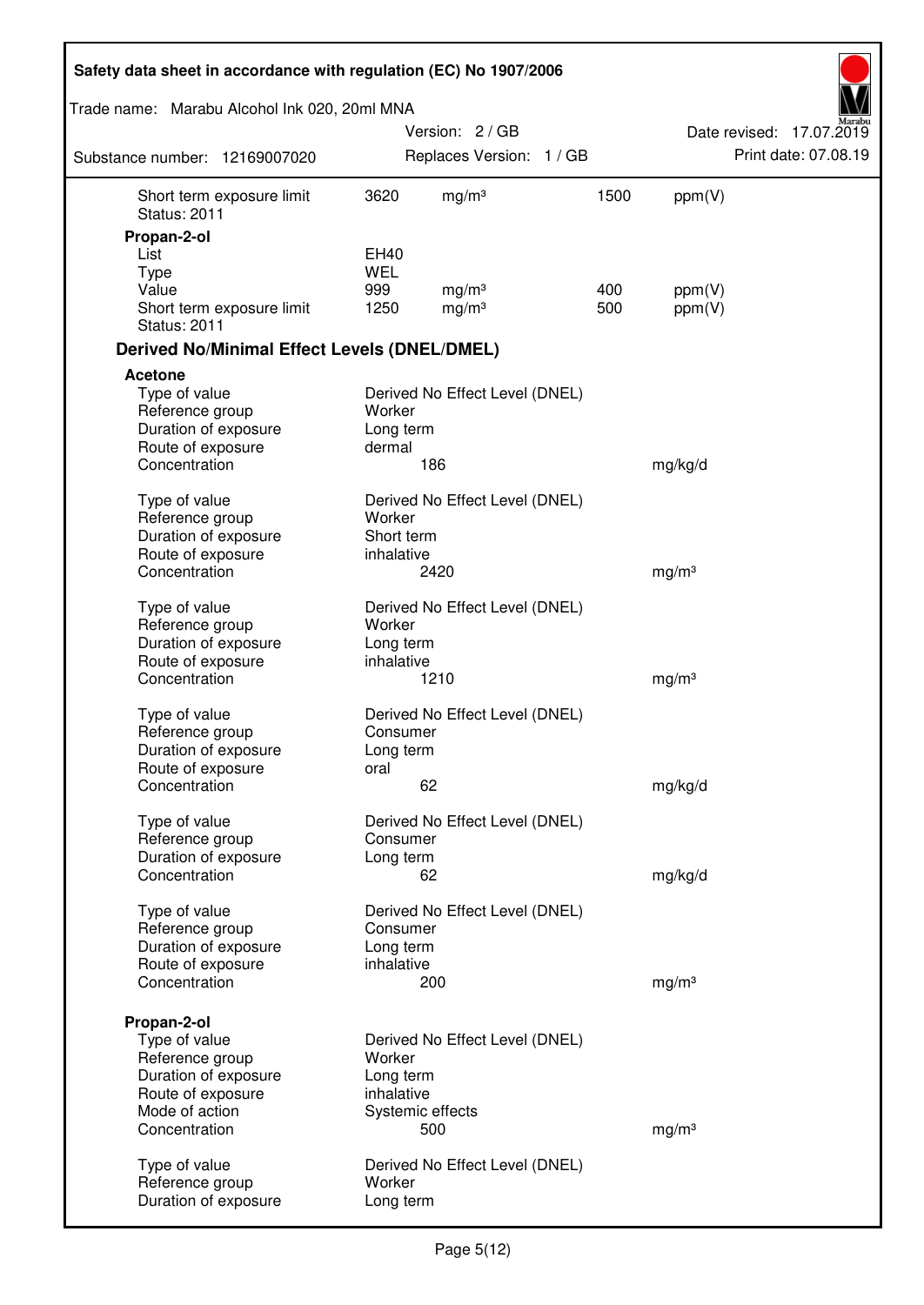Trade name: Marabu Alcohol Ink 020, 20ml MNA

Substance number: 12169007020

Version: 2 / GB Replaces Version: 1 / GB Print date: 07.08.19

Date revised: 17.07.2019

| Route of exposure<br>Mode of action<br>Concentration                                                             | dermal<br>Systemic effects<br>888                                                                                | mg/kg/d           |
|------------------------------------------------------------------------------------------------------------------|------------------------------------------------------------------------------------------------------------------|-------------------|
| Type of value<br>Reference group<br>Duration of exposure<br>Route of exposure<br>Mode of action<br>Concentration | Derived No Effect Level (DNEL)<br><b>General Population</b><br>Long term<br>inhalative<br>Systemic effects<br>89 | mg/m <sup>3</sup> |
| Type of value<br>Reference group<br>Duration of exposure<br>Route of exposure<br>Mode of action<br>Concentration | Derived No Effect Level (DNEL)<br><b>General Population</b><br>Long term<br>dermal<br>Systemic effects<br>319    | mg/kg/d           |
| Type of value<br>Reference group<br>Duration of exposure<br>Route of exposure<br>Mode of action                  | Derived No Effect Level (DNEL)<br><b>General Population</b><br>Long term<br>oral<br>Systemic effects             |                   |
| Concentration                                                                                                    | 26                                                                                                               | mg/kg/d           |
| <b>Predicted No Effect Concentration (PNEC)</b>                                                                  |                                                                                                                  |                   |
| Acetone                                                                                                          |                                                                                                                  |                   |
| Type of value                                                                                                    | <b>PNEC</b>                                                                                                      |                   |
| Type<br>Concentration                                                                                            | Freshwater<br>10,6                                                                                               | mg/l              |
|                                                                                                                  |                                                                                                                  |                   |
| Type of value                                                                                                    | <b>PNEC</b>                                                                                                      |                   |
| Type<br>Concentration                                                                                            | Saltwater<br>1,06                                                                                                | mg/l              |
|                                                                                                                  |                                                                                                                  |                   |
| Type of value                                                                                                    | <b>PNEC</b>                                                                                                      |                   |
| <b>Type</b><br>Concentration                                                                                     | Water (intermittent release)<br>21                                                                               | mg/l              |
|                                                                                                                  |                                                                                                                  |                   |
| Type of value<br>Type                                                                                            | <b>PNEC</b><br>Freshwater sediment                                                                               |                   |
| Concentration                                                                                                    | 30,4                                                                                                             | mg/kg             |
|                                                                                                                  |                                                                                                                  |                   |
| Type of value<br>Type                                                                                            | <b>PNEC</b><br>Marine sediment                                                                                   |                   |
| Concentration                                                                                                    | 3,04                                                                                                             | mg/kg             |
| Type of value                                                                                                    | <b>PNEC</b>                                                                                                      |                   |
| <b>Type</b>                                                                                                      | Soil                                                                                                             |                   |
| Concentration                                                                                                    | 29,5                                                                                                             | mg/kg             |
| Type of value                                                                                                    | <b>PNEC</b>                                                                                                      |                   |
| Type                                                                                                             | Sewage treatment plant (STP)                                                                                     |                   |
| Concentration                                                                                                    | 100                                                                                                              | mg/l              |
| Propan-2-ol                                                                                                      |                                                                                                                  |                   |
| Type of value                                                                                                    | <b>PNEC</b>                                                                                                      |                   |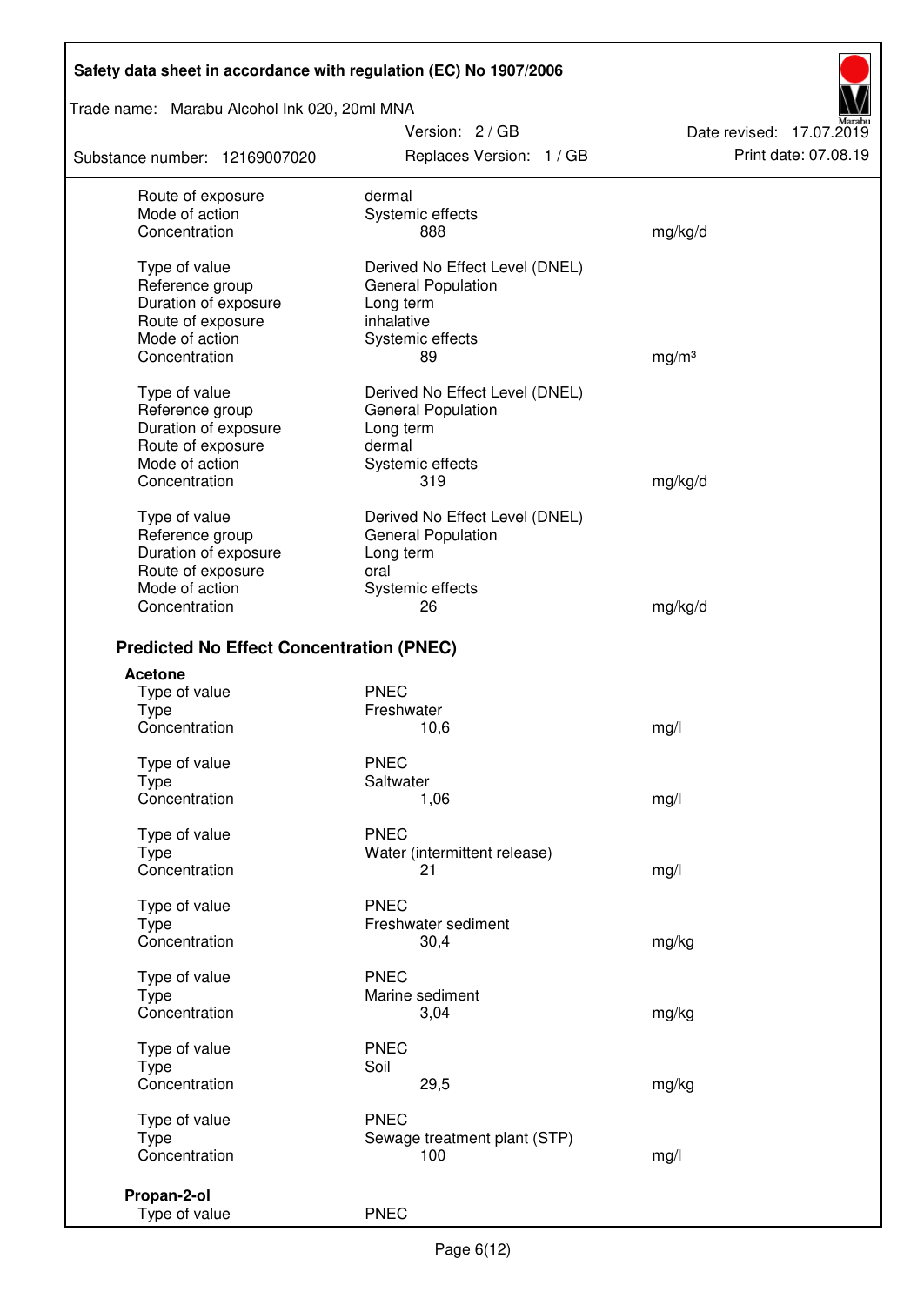#### Trade name: Marabu Alcohol Ink 020, 20ml MNA

| Substance number: 12169007020          | Replaces Version: 1 / GB                            | Print date: 07.08.19 |
|----------------------------------------|-----------------------------------------------------|----------------------|
| Type<br>Concentration                  | Freshwater<br>140,9                                 | mg/l                 |
| Type of value<br>Type<br>Concentration | <b>PNEC</b><br>Saltwater<br>140,9                   | mg/l                 |
| Type of value<br>Type<br>Concentration | <b>PNEC</b><br>Sewage treatment plant (STP)<br>2251 | mg/l                 |
| Type of value<br>Type<br>Concentration | <b>PNEC</b><br>Freshwater sediment<br>552           | mg/kg                |
| Type of value<br>Type<br>Concentration | <b>PNEC</b><br>Marine sediment<br>552               | mg/kg                |
| Type of value<br>Type<br>Concentration | <b>PNEC</b><br>Soil<br>28                           | mg/kg                |

Version: 2 / GB

Date revised: 17.07.2019

# **8.2. Exposure controls**

#### **Exposure controls**

Provide adequate ventilation. Where reasonably practicable this should be achieved by the use of local exhaust ventilation and good general extraction. If these are not sufficient to maintain concentrations of particulates and solvent vapour below the OEL, suitable respiratory protection must be worn.

## **Respiratory protection**

If workers are exposed to concentrations above the exposure limit they must use appropriate, certified respirators. Full mask, filter A

#### **Hand protection**

There is no one glove material or combination of materials that will give unlimited resistance to any individual or combination of chemicals.

For prolonged or repeated handling nitrile rubber gloves with textile undergloves are required.<br>Material thickness  $\geq 0.5$  mm

- Material thickness  $\begin{array}{ccc} 0.5 \\ -8.5 \end{array}$  Material thickness  $\begin{array}{ccc} 0.5 \\ -8.5 \end{array}$
- Breakthrough time < 30 min

The breakthrough time must be greater than the end use time of the product.

The instructions and information provided by the glove manufacturer on use, storage, maintenance and replacement must be followed.

Gloves should be replaced regularly and if there is any sign of damage to the glove material.

Always ensure that gloves are free from defects and that they are stored and used correctly.

The performance or effectiveness of the glove may be reduced by physical/ chemical damage and poor maintenance.

Barrier creams may help to protect the exposed areas of the skin, they should however not be applied once exposure has occurred.

## **Eye protection**

Use safety eyewear designed to protect against splash of liquids.

## **Body protection**

Cotton or cotton/synthetic overalls or coveralls are normally suitable.

# **SECTION 9: Physical and chemical properties**

**9.1. Information on basic physical and chemical properties**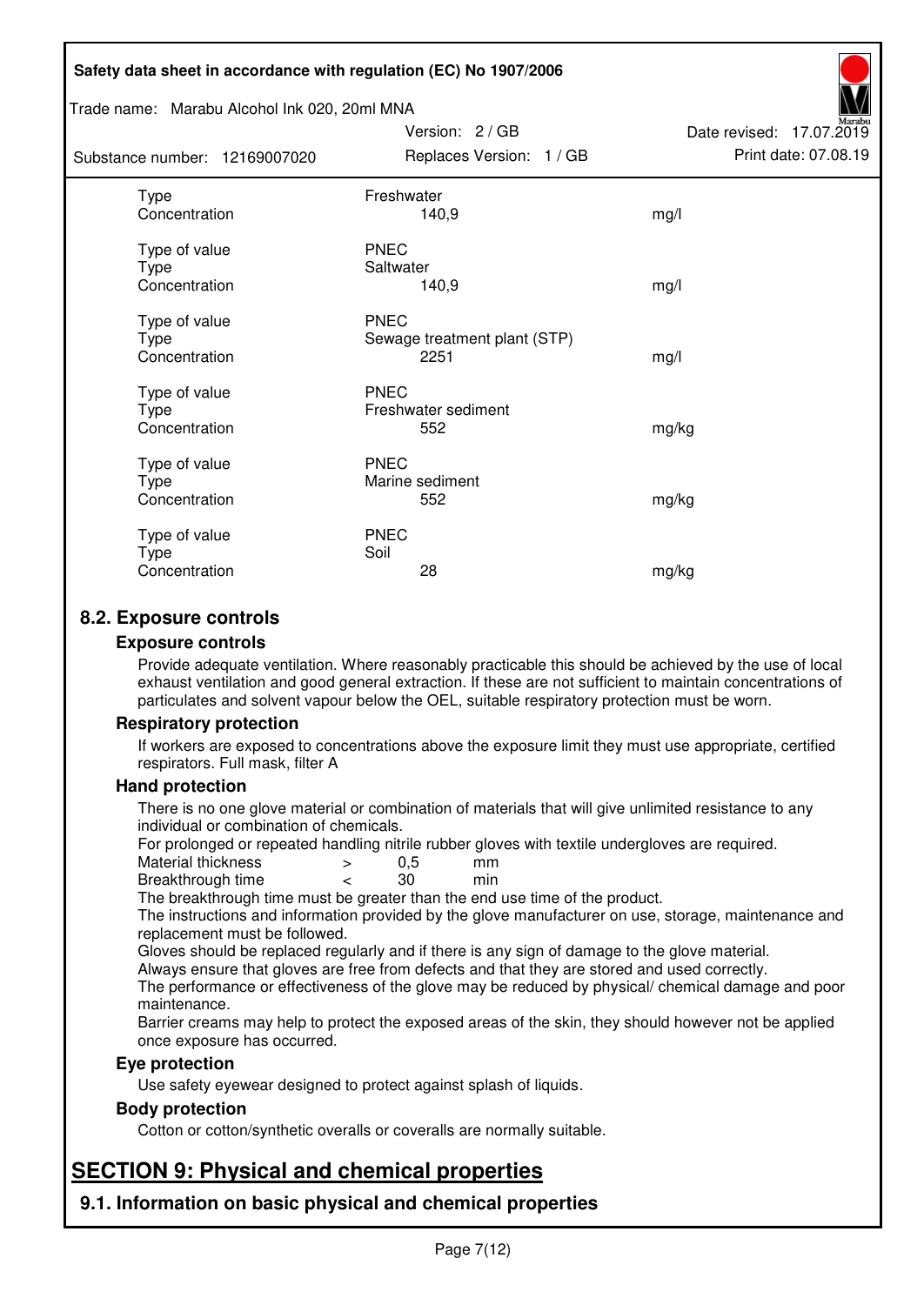| Trade name: Marabu Alcohol Ink 020, 20ml MNA<br>Substance number: 12169007020 | Version: 2 / GB<br>Replaces Version: 1 / GB |                 |             | Date revised: 17.07.2019 | Print date: 07.08.19 |
|-------------------------------------------------------------------------------|---------------------------------------------|-----------------|-------------|--------------------------|----------------------|
| Form                                                                          | liquid                                      |                 |             |                          |                      |
| <b>Colour</b>                                                                 | coloured                                    |                 |             |                          |                      |
| <b>Odour</b>                                                                  | solvent-like                                |                 |             |                          |                      |
| <b>Odour threshold</b>                                                        |                                             |                 |             |                          |                      |
| Remarks                                                                       | No data available                           |                 |             |                          |                      |
| pH value                                                                      |                                             |                 |             |                          |                      |
| Remarks                                                                       | Not applicable                              |                 |             |                          |                      |
| <b>Melting point</b>                                                          |                                             |                 |             |                          |                      |
| Remarks                                                                       | not determined                              |                 |             |                          |                      |
| <b>Freezing point</b>                                                         |                                             |                 |             |                          |                      |
| Remarks                                                                       | not determined                              |                 |             |                          |                      |
| Initial boiling point and boiling range                                       |                                             |                 |             |                          |                      |
| Value                                                                         | 82<br>appr.                                 |                 | $^{\circ}C$ |                          |                      |
| <b>Flash point</b>                                                            |                                             |                 |             |                          |                      |
| Value                                                                         | 20                                          |                 | $^{\circ}C$ |                          |                      |
| Evaporation rate (ether $= 1$ ) :                                             |                                             |                 |             |                          |                      |
| Remarks                                                                       | not determined                              |                 |             |                          |                      |
| <b>Flammability (solid, gas)</b><br>Not applicable                            |                                             |                 |             |                          |                      |
| Upper/lower flammability or explosive limits                                  |                                             |                 |             |                          |                      |
| Lower explosion limit                                                         | $\overline{c}$<br>appr.                     |                 | $%$ (V)     |                          |                      |
| Upper explosion limit<br>Source                                               | 13<br>appr.<br>Literature value             |                 | $%$ (V)     |                          |                      |
| Vapour pressure                                                               |                                             |                 |             |                          |                      |
| Value                                                                         | 45<br>appr.                                 |                 | hPa         |                          |                      |
| <b>Vapour density</b>                                                         |                                             |                 |             |                          |                      |
| Remarks                                                                       | not determined                              |                 |             |                          |                      |
| <b>Density</b>                                                                |                                             |                 |             |                          |                      |
| Remarks                                                                       | not determined                              |                 |             |                          |                      |
| Solubility in water                                                           |                                             |                 |             |                          |                      |
| Remarks                                                                       | partially miscible                          |                 |             |                          |                      |
| Partition coefficient: n-octanol/water                                        |                                             |                 |             |                          |                      |
| Remarks                                                                       | Not applicable                              |                 |             |                          |                      |
| Ignition temperature                                                          |                                             |                 |             |                          |                      |
| Value<br>Source                                                               | 425<br>appr.<br>Literature value            |                 | $^{\circ}C$ |                          |                      |
| <b>Viscosity</b>                                                              |                                             |                 |             |                          |                      |
| Value                                                                         | 150                                         | 250<br>to       | mPa.s       |                          |                      |
| <b>Efflux time</b>                                                            |                                             |                 |             |                          |                      |
| Value                                                                         | 12<br>$\,<\,$                               |                 | s           |                          |                      |
| Temperature                                                                   | 20                                          | $\rm ^{\circ}C$ |             |                          |                      |
| Method                                                                        | DIN 53211 4 mm                              |                 |             |                          |                      |
| <b>Explosive properties</b>                                                   |                                             |                 |             |                          |                      |
| evaluation                                                                    | no                                          |                 |             |                          |                      |
| <b>Oxidising properties</b>                                                   |                                             |                 |             |                          |                      |
| evaluation                                                                    | None known                                  |                 |             |                          |                      |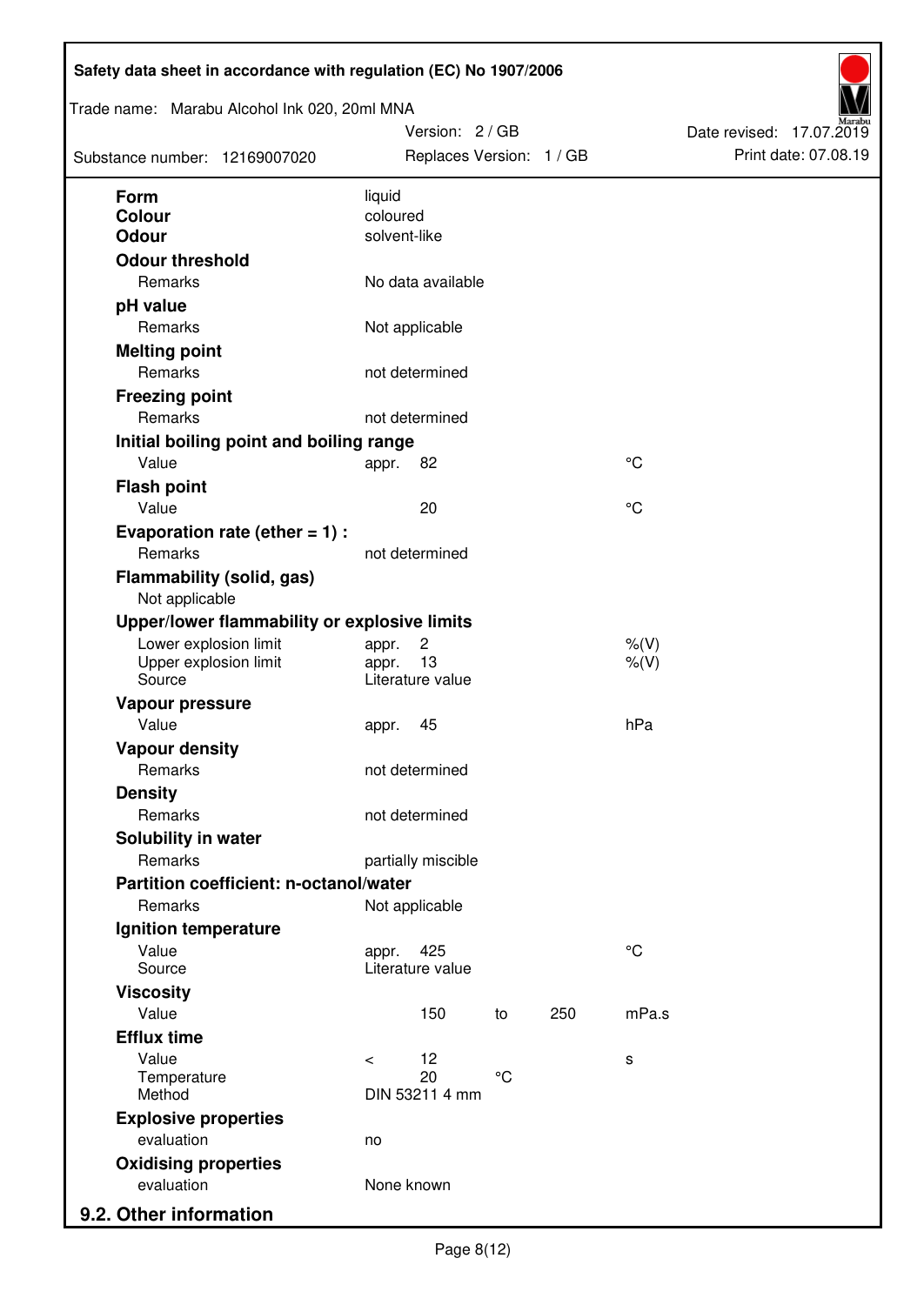| Safety data sheet in accordance with regulation (EC) No 1907/2006 |
|-------------------------------------------------------------------|
|-------------------------------------------------------------------|

Trade name: Marabu Alcohol Ink 020, 20ml MNA

Version: 2 / GB

Substance number: 12169007020

## **Other information**

The physical specifications are approximate values and refer to the used safety relevant component(s).

# **SECTION 10: Stability and reactivity**

## **10.1. Reactivity**

No hazardous reactions when stored and handled according to prescribed instructions.

## **10.2. Chemical stability**

Stable under recommended storage and handling conditions (see section 7).

## **10.3. Possibility of hazardous reactions**

Keep away from oxidising agents, strongly alkaline and strongly acid materials in order to avoid exothermic reactions.

## **10.4. Conditions to avoid**

When exposed to high temperatures may produce hazardous decomposition products.

## **10.5. Incompatible materials**

No hazardous reactions when stored and handled according to prescribed instructions.

## **10.6. Hazardous decomposition products**

See chapter 5.2 (Firefighting measures - Special hazards arising from the substance or mixture).

# **SECTION 11: Toxicological information**

## **11.1. Information on toxicological effects**

| <b>Acute oral toxicity</b>                |                                                                   |       |  |
|-------------------------------------------|-------------------------------------------------------------------|-------|--|
| Remarks                                   | Based on available data, the classification criteria are not met. |       |  |
| <b>Acute oral toxicity (Components)</b>   |                                                                   |       |  |
| <b>Acetone</b>                            |                                                                   |       |  |
| <b>Species</b>                            | rat                                                               |       |  |
| LD50                                      | 5800                                                              | mg/kg |  |
| <b>Acute dermal toxicity (Components)</b> |                                                                   |       |  |
| <b>Acetone</b>                            |                                                                   |       |  |
| Species                                   | rabbit                                                            |       |  |
| LD50                                      | 20000                                                             | mg/kg |  |
| <b>Acute inhalational toxicity</b>        |                                                                   |       |  |
| Remarks                                   | Based on available data, the classification criteria are not met. |       |  |
| <b>Skin corrosion/irritation</b>          |                                                                   |       |  |
| Remarks                                   | Based on available data, the classification criteria are not met. |       |  |
| Serious eye damage/irritation             |                                                                   |       |  |
| evaluation                                | irritant                                                          |       |  |
| <b>Remarks</b>                            | The classification criteria are met.                              |       |  |
| <b>Sensitization</b>                      |                                                                   |       |  |
| <b>Remarks</b>                            | Based on available data, the classification criteria are not met. |       |  |
| <b>Mutagenicity</b>                       |                                                                   |       |  |
| Remarks                                   | Based on available data, the classification criteria are not met. |       |  |
| <b>Reproductive toxicity</b>              |                                                                   |       |  |
| Remarks                                   | Based on available data, the classification criteria are not met. |       |  |
| Carcinogenicity                           |                                                                   |       |  |
| Remarks                                   | Based on available data, the classification criteria are not met. |       |  |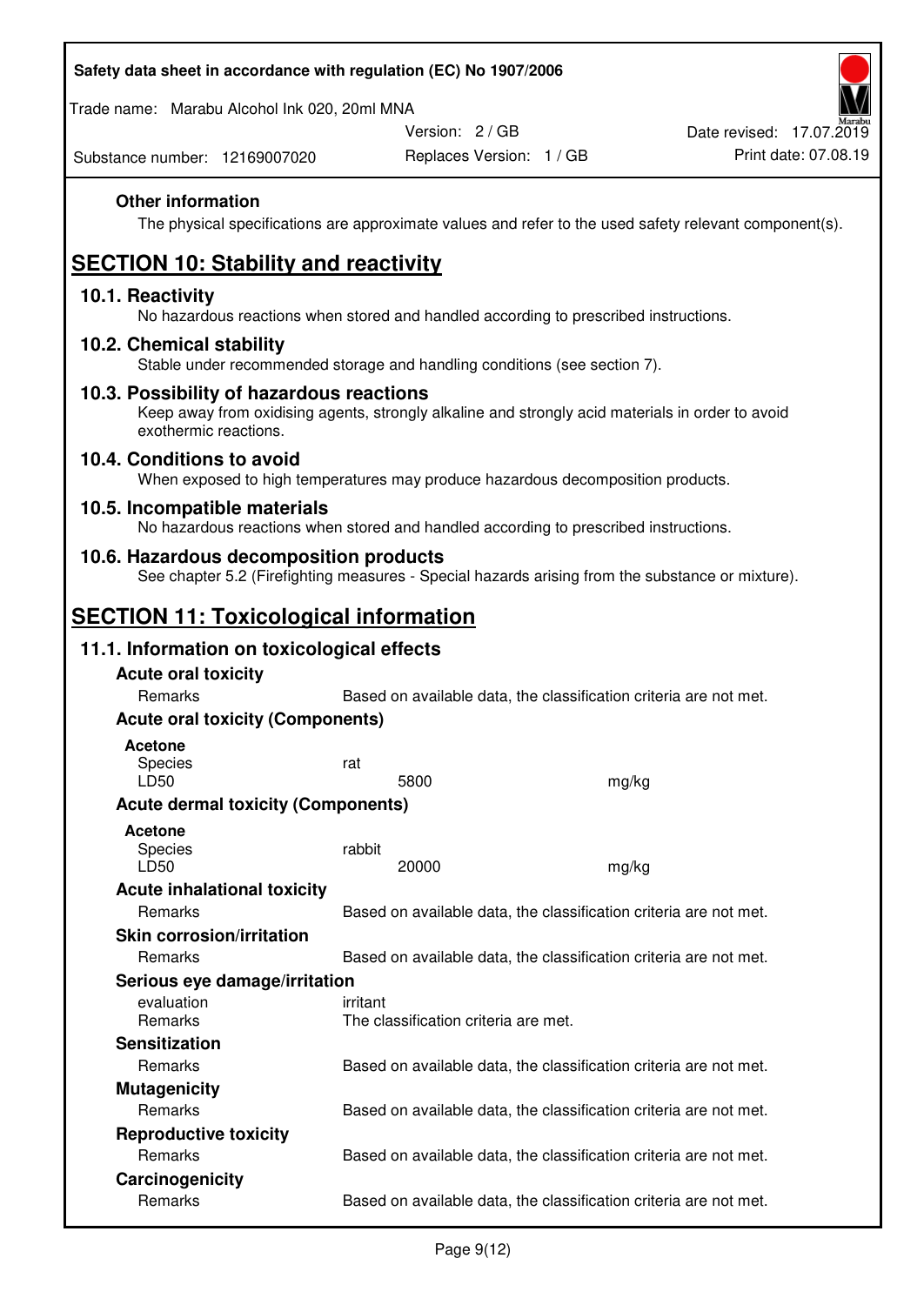Trade name: Marabu Alcohol Ink 020, 20ml MNA

Version: 2 / GB

Substance number: 12169007020

Replaces Version: 1 / GB Print date: 07.08.19 Date revised: 17.07.2019

# **Specific Target Organ Toxicity (STOT)**

| Single exposure<br><b>Remarks</b><br>evaluation | The classification criteria are met.<br>May cause drowsiness or dizziness. |
|-------------------------------------------------|----------------------------------------------------------------------------|
| <b>Repeated exposure</b><br><b>Remarks</b>      | Based on available data, the classification criteria are not met.          |

## **Aspiration hazard**

Based on available data, the classification criteria are not met.

#### **Experience in practice**

Exposure to component solvents vapours concentration in excess of the stated occupational exposure limit may result in adverse health effects such as mucous membrane and respiratory system irritation and adverse effects on kidney, liver and central nervous system. Symptoms and signs include headache, dizziness, fatigue, muscular weakness, drowsiness and in extreme cases, loss of consciousness. Solvents may cause some of the above effects by absorption through the skin. Repeated or prolonged contact with the mixture may cause removal of natural fat from the skin resulting in non-allergic contact dermatitis and absorption through the skin. The liquid splashed in the eyes may cause irritation and reversible damage. Ingestion may cause nausea, diarrhoea and vomiting. This takes into account, where known, delayed and immediate effects and also chronic effects of components from short-term and long-term exposure by oral, inhalation and dermal routes of exposure and eye contact.

## **Other information**

There are no data available on the mixture itself. The mixture has been assessed following the additivity method of the GHS/CLP Regulation (EC) No 1272/2008.

# **SECTION 12: Ecological information**

# **12.1. Toxicity**

## **General information**

There are no data available on the mixture itself.Do not allow to enter drains or water courses.The mixture has been assessed following the summation method of the CLP Regulation (EC) No 1272/2008 and is not classified as dangerous for the environment.

## **12.2. Persistence and degradability**

#### **General information**

No data available

## **12.3. Bioaccumulative potential**

## **General information**

There are no data available on the mixture itself.

#### **Partition coefficient: n-octanol/water**

Remarks Not applicable

# **12.4. Mobility in soil**

## **General information**

There are no data available on the mixture itself.

## **12.5. Results of PBT and vPvB assessment**

## **General information**

There are no data available on the mixture itself.

## **12.6. Other adverse effects**

## **General information**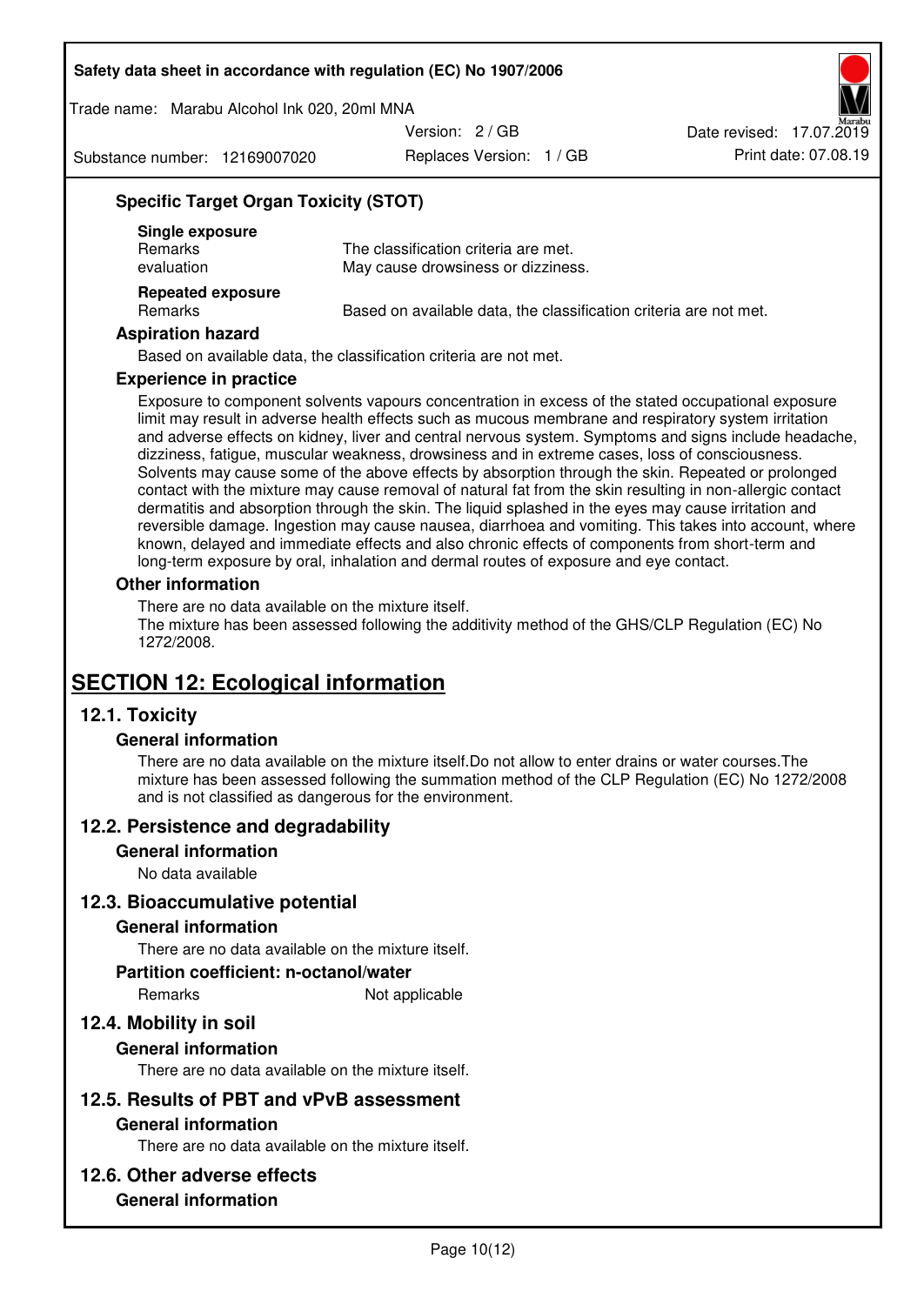Trade name: Marabu Alcohol Ink 020, 20ml MNA

Version: 2 / GB

Substance number: 12169007020

Replaces Version: 1 / GB Print date: 07.08.19 Date revised: 17.07.2019

There are no data available on the mixture itself.

# **SECTION 13: Disposal considerations**

# **13.1. Waste treatment methods**

## **Disposal recommendations for the product**

Do not allow to enter drains or water courses.

Wastes and emptied containers should be classified in accordance with relevant national regulation. The European Waste Catalogue classification of this product, when disposed of as waste is EWC waste code  $08\,03\,12^*$  waste ink containing dangerous substances If this product is mixed with other wastes, the original waste product code may no longer apply and the appropriate code should be assigned.

For further information contact your local waste authority.

## **Disposal recommendations for packaging**

Using information provided in this safety data sheet, advice should be obtained from the relevant waste authority on the classification of empty containers. Empty containers must be scrapped or reconditioned.

Not emptied containers are hazardous waste (waste code number 150110).

# **SECTION 14: Transport information**

## **Land transport ADR/RID**

| 14.1. UN number<br><b>UN 1263</b>                                                                                                                                                                                                            |                   |
|----------------------------------------------------------------------------------------------------------------------------------------------------------------------------------------------------------------------------------------------|-------------------|
| 14.2. UN proper shipping name                                                                                                                                                                                                                |                   |
| <b>PAINT</b>                                                                                                                                                                                                                                 |                   |
| 14.3. Transport hazard class(es)                                                                                                                                                                                                             |                   |
| Class                                                                                                                                                                                                                                        |                   |
| Label                                                                                                                                                                                                                                        | ვ<br>ვ            |
| 14.4. Packing group                                                                                                                                                                                                                          |                   |
| Packing group                                                                                                                                                                                                                                | Ш                 |
| Special provision                                                                                                                                                                                                                            | 640D              |
| <b>Limited Quantity</b>                                                                                                                                                                                                                      | 5 <sub>1</sub>    |
| Transport category                                                                                                                                                                                                                           | 3                 |
| 14.5. Environmental hazards                                                                                                                                                                                                                  |                   |
| Tunnel restriction code                                                                                                                                                                                                                      | D/E               |
|                                                                                                                                                                                                                                              |                   |
| <b>Marine transport IMDG/GGVSee</b><br>14.1. UN number<br>UN 1263<br>14.2. UN proper shipping name<br><b>PAINT</b><br>14.3. Transport hazard class(es)<br>Class<br>14.4. Packing group<br>Packing group<br>14.5. Environmental hazards<br>no | 3<br>$\mathbf{I}$ |
| Air transport ICAO/IATA                                                                                                                                                                                                                      |                   |
| 14.1. UN number                                                                                                                                                                                                                              |                   |
| UN 1263                                                                                                                                                                                                                                      |                   |
| 14.2. UN proper shipping name<br><b>PAINT</b>                                                                                                                                                                                                |                   |
| 14.3. Transport hazard class(es)                                                                                                                                                                                                             |                   |
| Class                                                                                                                                                                                                                                        | 3                 |
|                                                                                                                                                                                                                                              |                   |